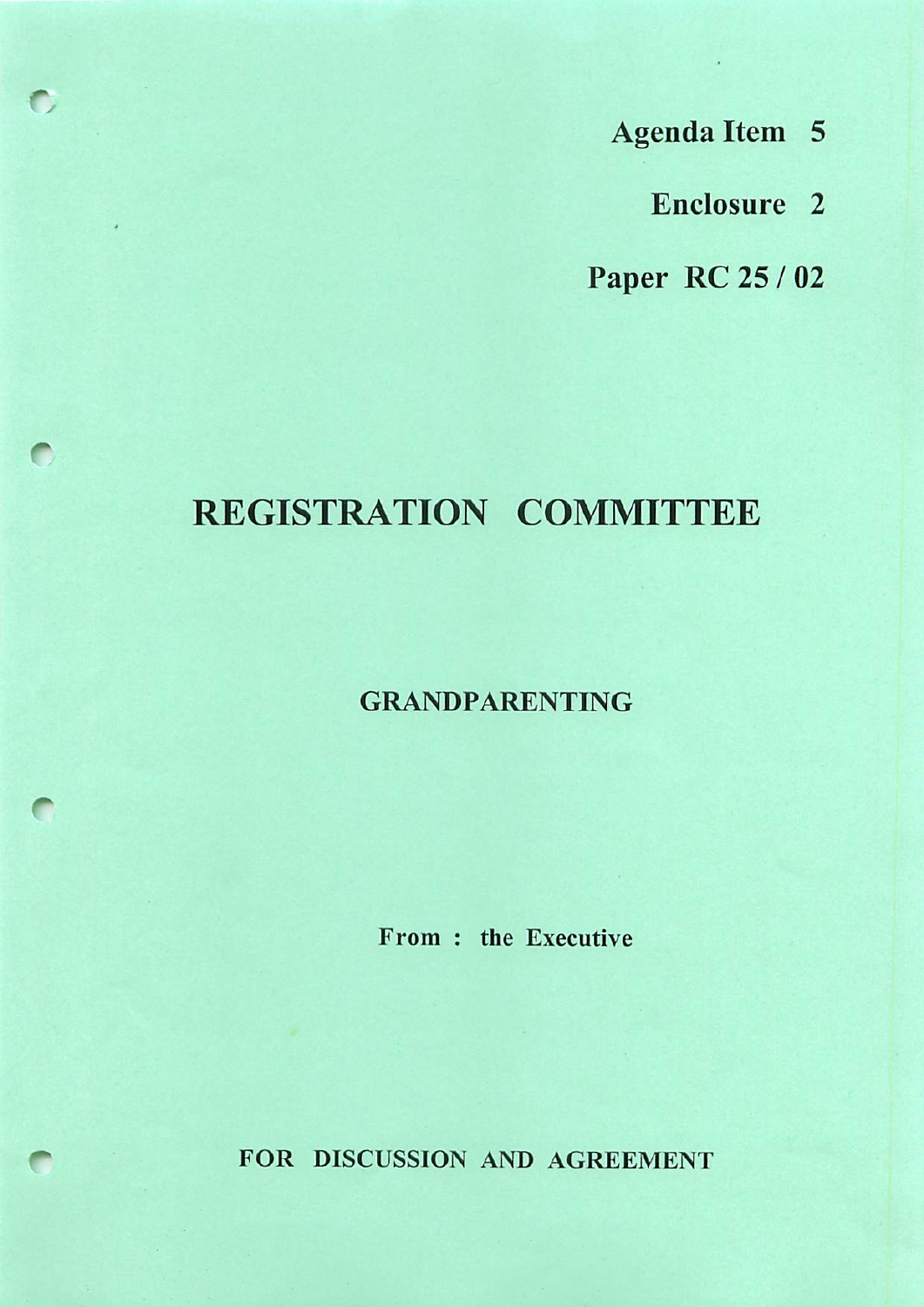#### REGISTRATION COMMITTEE

#### Grandparenting Criteria

Article 13(3) of the Health Professions Order 2001 provides that the Council must establish the criteria which the Education & Training Committee are to have regard to in determining grandparenting applications. This papers sets out a preliminary draft of the criteria for consideration by the Registration Committee. As a first draft the document may not cover all of the elements which Council would wish to include in the criteria.

#### HEALTH PROFESSIONS COUNCIL

#### Applications for Registration during the Transitional Period

#### ("Grandparenting" Applications)

# **Introduction**

/(PS

1. Article 13 of the Health Professions Order 2001 provides that, during a transitional period of two years beginning with the date on which the HPC register opens, a person who does not hold an approved qualification and who was never registered under the Professions Supplementary to Medicine Act 1960 may, in certain circumstances, be treated as if he or she satisfies the requirement to hold an approved qualification for registration.

2. Those circumstances are set out in Article 13(2) of the Order and require the applicant to satisfy the Council's Education and Training Committee ("the Committee") that:

- a. he or she has been wholly or mainly engaged in the lawful, safe and effective practice of the profession in respect of which he or she is seeking registration ("the relevant profession") for three out of the five years prior to the opening of the register (or its part time equivalent); or
- b. where the applicant cannot meet the "three out of five years" test, that he or she has undergone additional training or experience to satisfy the requisite standard of proficiency for the relevant profession.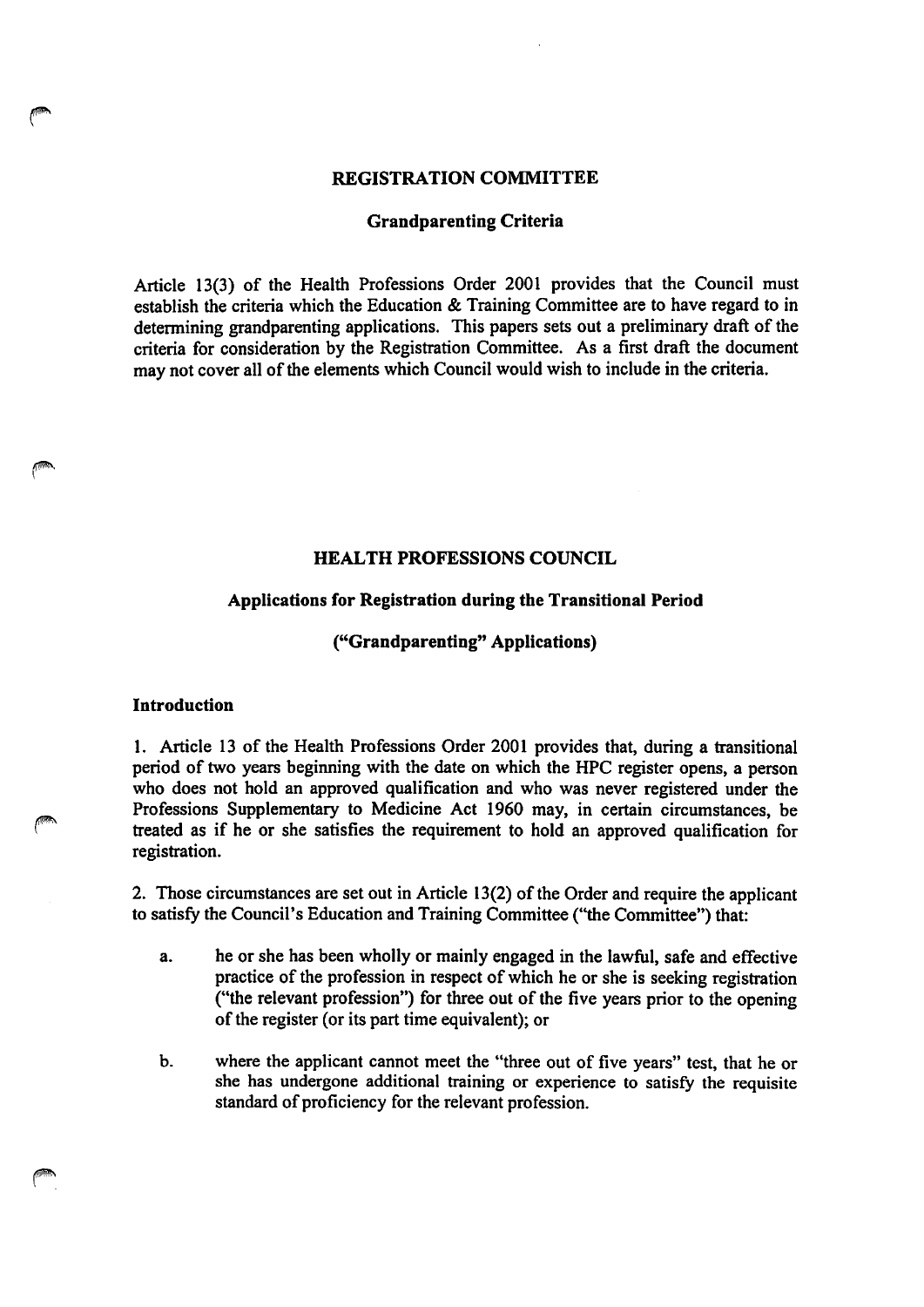3. In either case the Committee may require the applicant to take a test of competence.

4. This document sets out the criteria that the Council has established and to which the Committee must have regard in determining whether an applicant meets the requirements of Article 13(2).

# Form of application

5. An application for admission to the register under the grandparenting arrangements must be made during the transitional period using the form specified in [Rules] and accompanied by the fee prescribed in [provision] of those Rules.

# Lawful practice and its duration

6. In determining whether an applicant has spent any part of his or her working time in the lawful, safe and effective practice of a relevant profession, the Committee shall have regard to, among other matters, the period during which the applicant:

- a. has been included in the register of any regulatory body (if any) for the relevant profession;
- b. has maintained professional indemnity insurance in respect of the practise of that profession;
- c. is stated, in a professional status reference, to have been practising that profession.
- d. has, in other circumstances, practised that profession,

and to the nature and extent of his or her practice during any such period.

7. For this purpose a "professional status reference" is a reference as to the number of years a person has been practising a relevant profession which is given in a statutory declaration by a medical practitioner, bank manager, accountant or solicitor who is not related to the applicant by birth or marriage (or any relationship akin to marriage).

8. If an applicant has practised a relevant profession in a place outside the United Kingdom, and the practice of that profession there was prohibited unless legal requirements relating to it were complied with, the applicant must satisfy the Committee that he or she has complied with those requirements in order to be treated as having spent that period in the lawful practice of that profession.

# Safe practice

9. In determining whether an applicant has practised a relevant profession safely, the Committee shall, among other matters, have regard to any: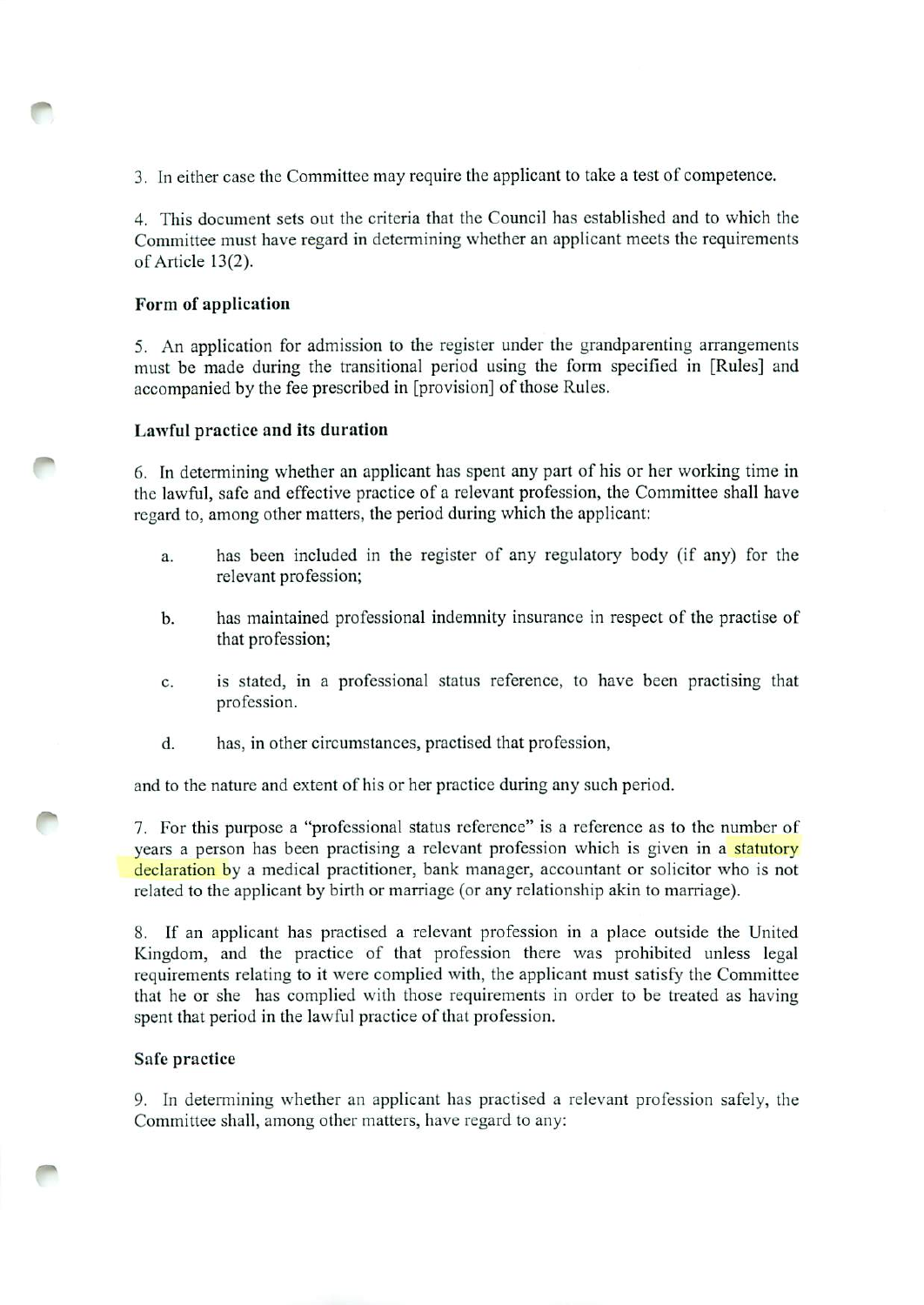- a. complaint made to any regulatory body (if any) for the relevant profession by whom the applicant is or has been registered;
- b. claim made under a contract of insurance providing professional indemnity to the applicant; and
- c. proceedings (whether criminal or civil) brought against the applicant in connection with the practise of that profession.

# Effective practice

10. For the purpose of satisfying the Committee that he or she has practised a relevant profession effectively, the applicant shall complete [the questionnaire which forms part of the application form for applications under the transitional arrangements in accordance with [provision] of the [Rules]].

11. In determining whether an applicant has practised the relevant profession effectively the Committee shall, among other matters, have regard to:

- a. the completed questionnaire; and
- b. the required standard of proficiency for that profession.

# Test of competence

12. The Committee may require the applicant to pass the test of competence for the relevant profession (or any part of that test) as it considers appropriate.

13. A test of competence shall comprise a test covering the following heads for the purposes of determining whether the applicant meets the required standard of proficiency in relation to:

a. knowiedge and understanding of the nature and ethical basis of the practice of the relevant profession;

$$
\bigwedge
$$
 4echni (d)

- b. scientific and medical knowledge relevant to the practice of that profession;
- c. clinical assessment, including physical examination before and during treatment, interview and case history;
- d. diagnosis or clinical impression;
- e. the selection of appropriate treatment;
- f. the delivery of treatment and evaluation of the response to treatment;